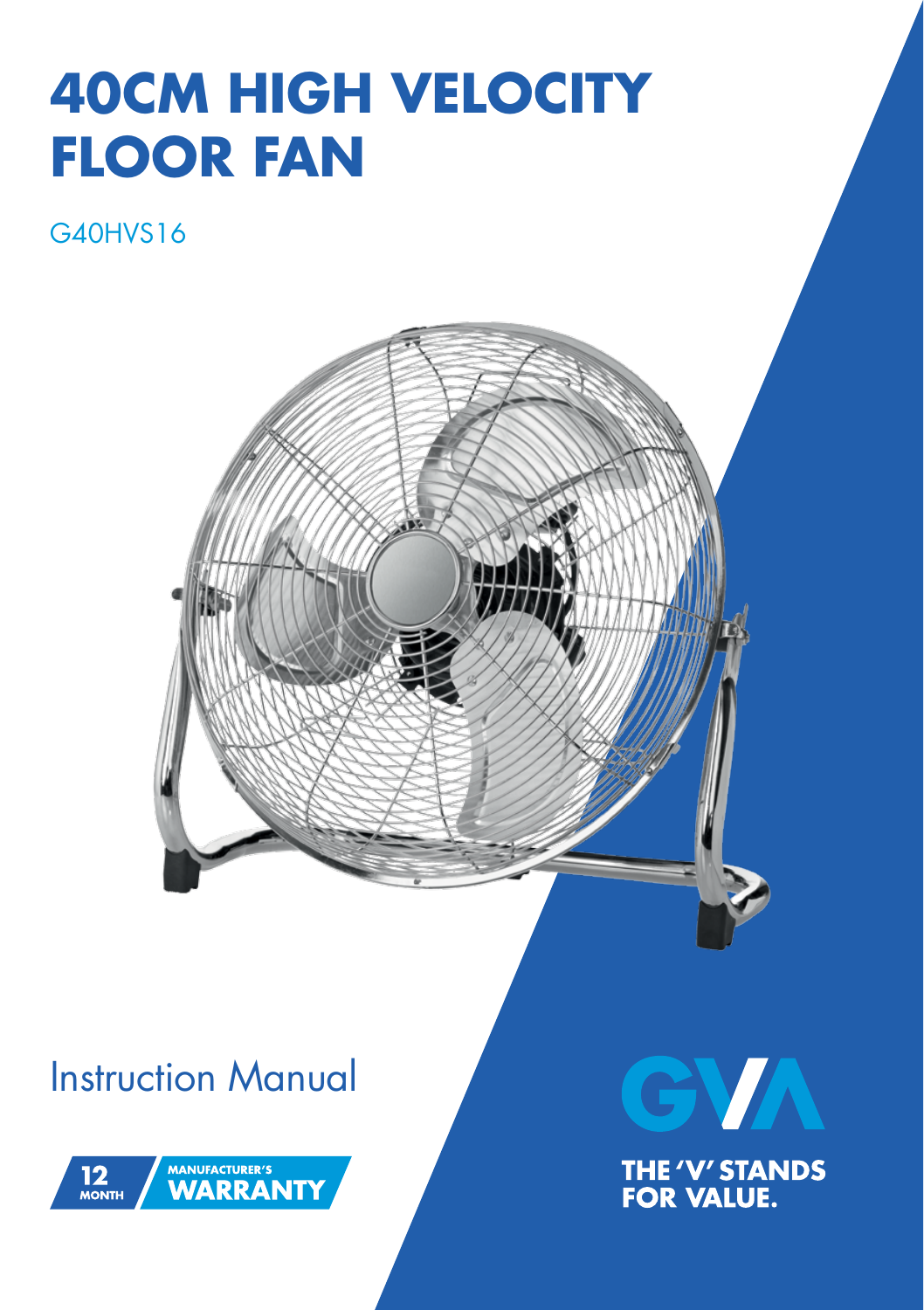## **Contents**

| Guide to the Appliance          |   |
|---------------------------------|---|
| Caring for the Environment      | 3 |
| Safety Information and Warnings | 4 |
| Items in the Box                | 6 |
| <b>Operation Instructions</b>   |   |
| <b>Care and Maintenance</b>     | 8 |
| <b>Technical Specifications</b> | 9 |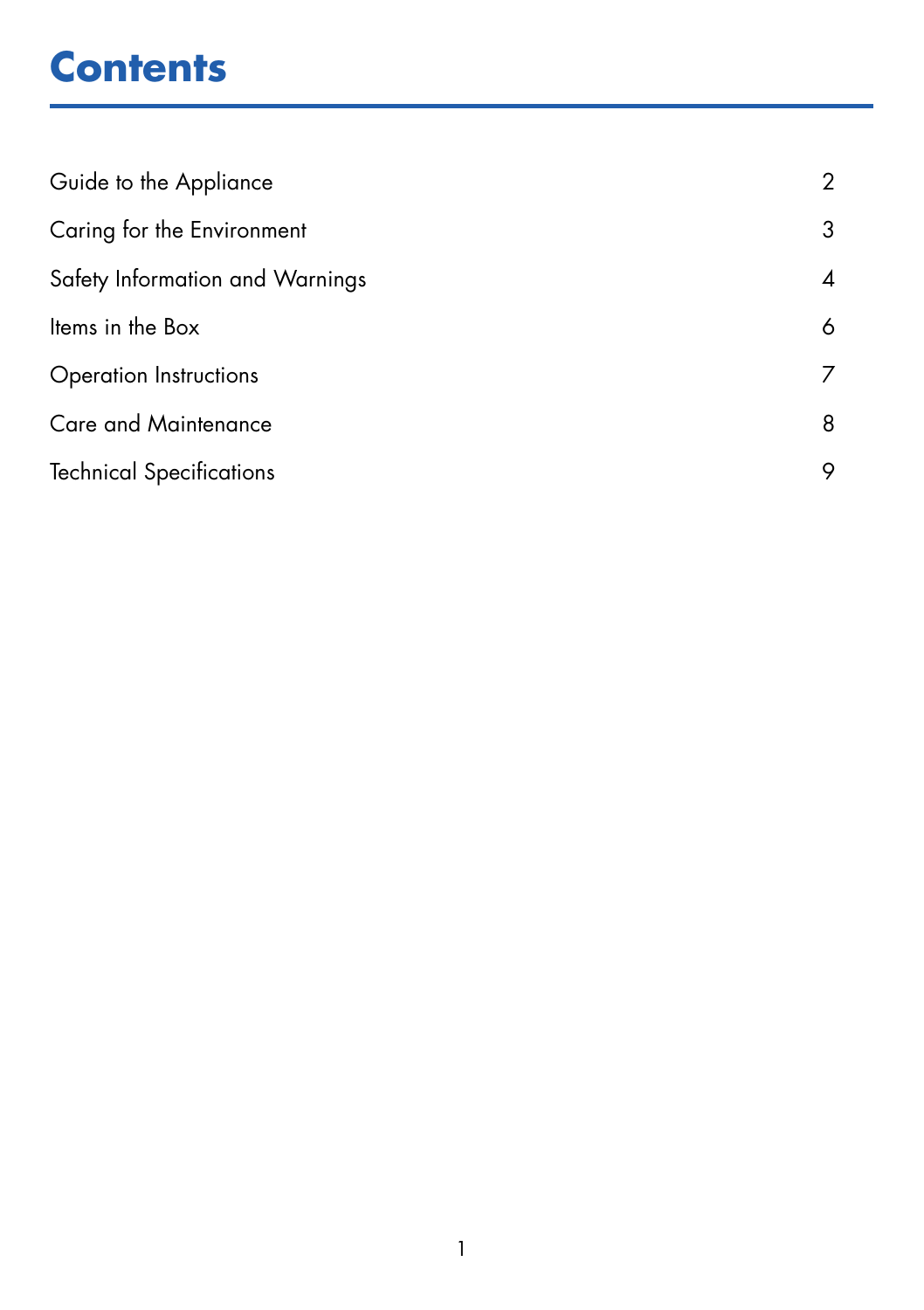## **Guide to the Appliance**



- 1. Chrome spiral guard (front and back)
- 2. Aluminium blades
- 3. Control panel
	- $0 = \bigcap$
	- 1 = Low speed
	- 2 = Medium speed
	- 3 = High Speed
- 4. Motor (at back)

NOTE: Due to production improvements, the appliance may differ slightly from the diagram shown. Diagrams in this instruction manual are for reference only.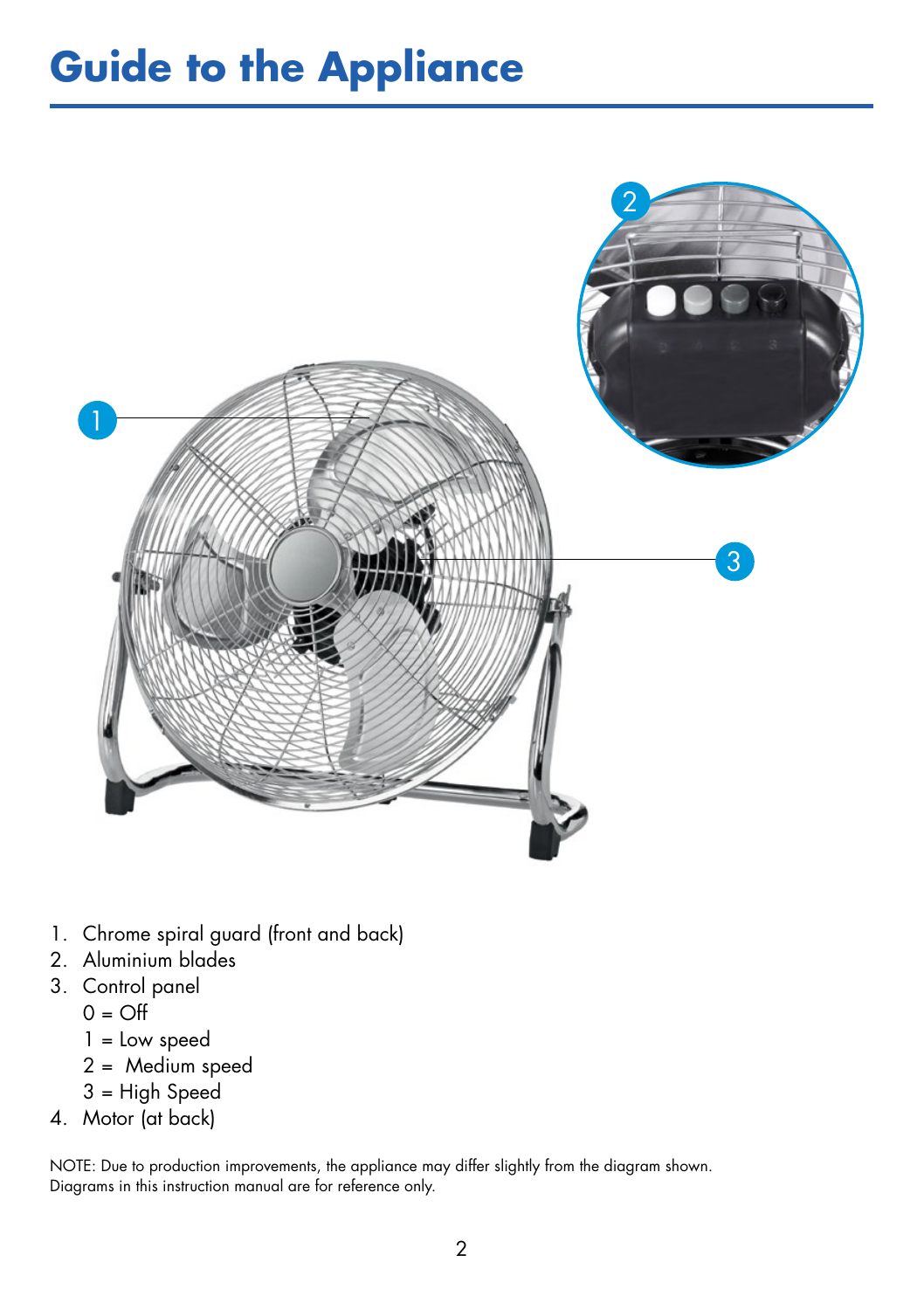## **Caring for the Environment**

#### Responsible disposal of the packaging

The packaging of your appliance has been selected from environmentally friendly materials and can usually be recycled. Please ensure these are disposed of correctly.

Plastic wrapping can be a suffocation hazard for babies and young children, please ensure all packaging materials are out of reach and are safely disposed of. Please ensure they are offered for recycling rather than throwing these materials away.

#### Responsible disposal of the appliance

At the end of its working life, do not throw this appliance out with your household rubbish. An environmentally friendly method of disposal will ensure that valuable raw materials can be recovered and used again.

Electrical and electronic appliances contain materials and substances which, if handled or disposed of incorrectly, could be potentially hazardous to the environment and human health.

Observe any local regulations regarding the disposal of electrical consumer goods and dispose of it appropriately for recycling.

The plug must be rendered useless and the cable cut off directly behind the appliance or the machine to prevent misuse.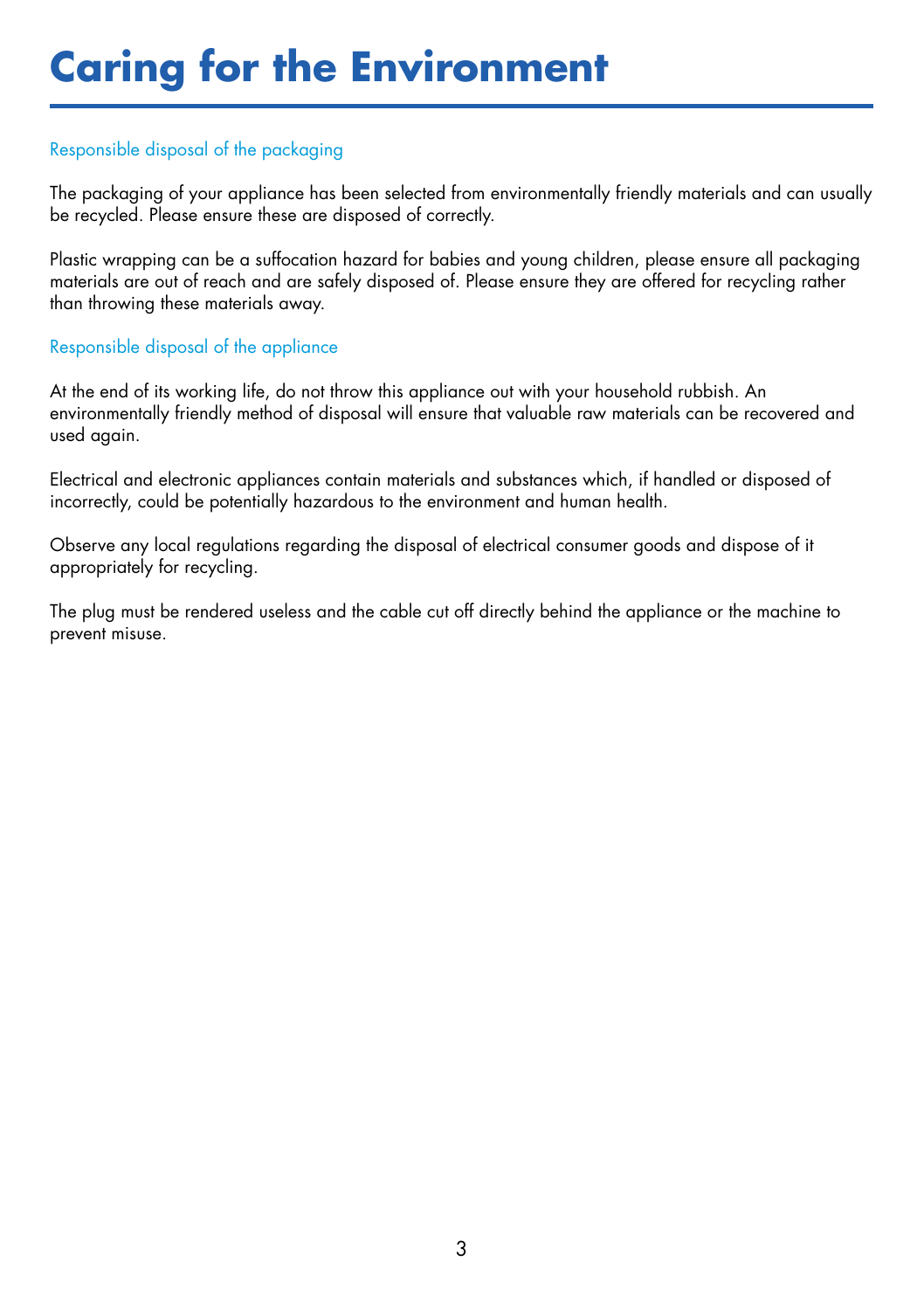## **Safety Information and Warnings**

Read this manual thoroughly before first use, even if you are familiar with this type of product. The safety precautions enclosed herein reduce the risk of fire, electric shock and injury when correctly adhered to.

Keep the manual in a safe place for future reference, along with the completed warranty card, purchase receipt and carton. If applicable, pass these instructions on to the next owner of the appliance.

Always follow basic safety precautions and accident prevention measures when using an electrical appliance, including the following:

#### Electrical safety and cord handling

- Make sure your outlet voltage and circuit frequency correspond to the voltage stated on the appliance rating label.
- To protect against fire and electric shock, do not immerse the cord, plug or the appliance itself in water or other liquid, or expose the electrical connections to water.
- To reduce the risk of electrocution, never operate this product with wet hands or spill liquids into the product.
- The power supply cord should be run in such a way that there will be no risk of anyone pulling it inadvertently or tripping over it.
- Do not kink, bend, squash, strain or damage the power cord and protect it from sharp edges and heat.
- Do not pick up or operate the appliance if the power supply cord, plug or housing is damaged, or after it malfunctions or has been damaged in any manner. In such a case, unplug the appliance and contact the after sales support line for advice on repair or replacement.
- A damaged cord or plug must be replaced by the manufacturer or a qualified person in order to avoid a hazard. Contact the after sales support line.
- Unplug the appliance from the power outlet when it is not in use and before cleaning, servicing, moving or storing the appliance.
- To disconnect, turn all controls to the off position and unplug the cord from the wall outlet. When unplugging, grip the plug, do not pull the cord.

We assume no liability for any eventual damages caused by misuse of the appliance or noncompliance with the instructions in this manual.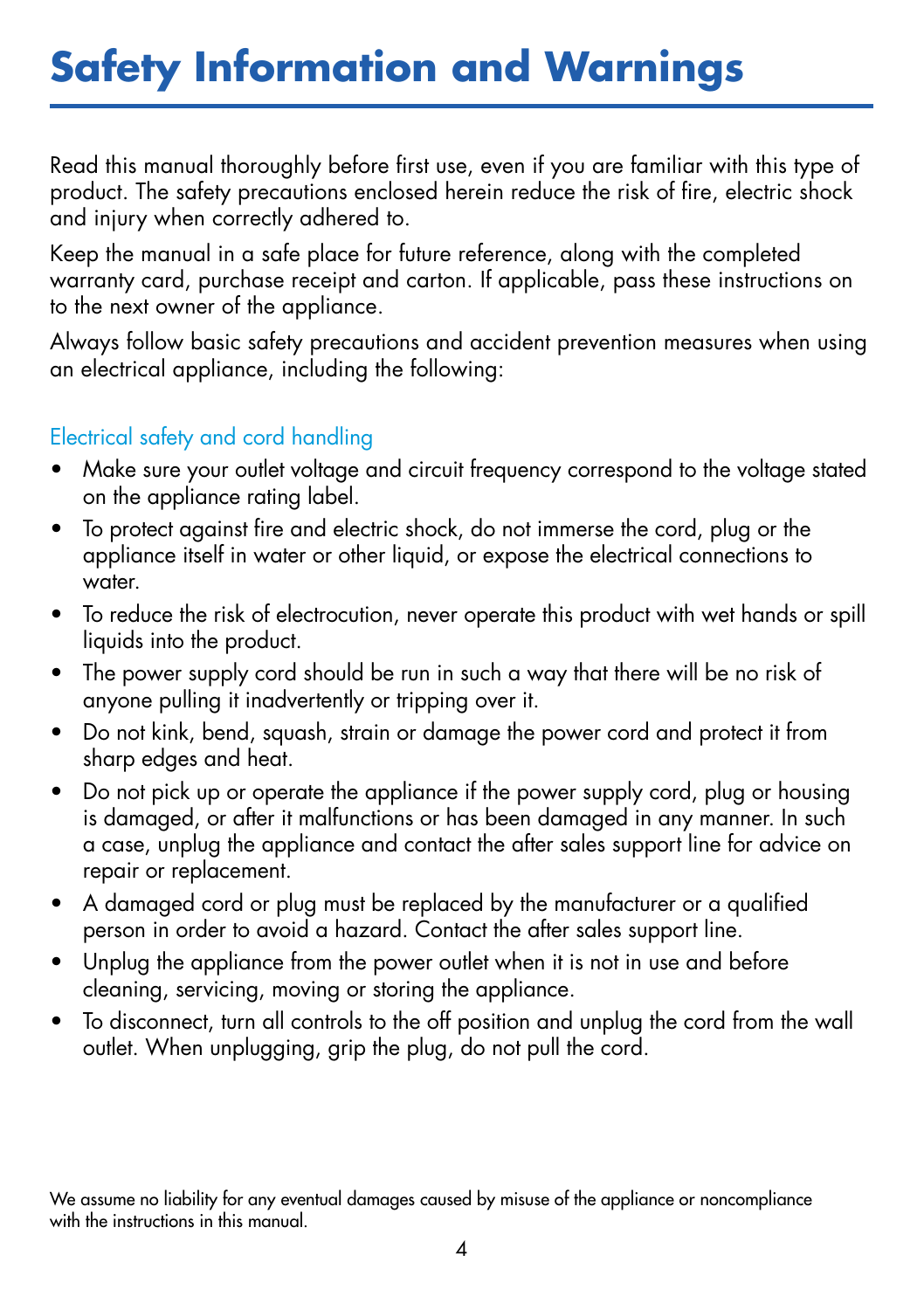## **Safety Information and Warnings**

### Usage conditions and restrictions

- This appliance is intended for indoor household use only. It is not suitable for commercial or industrial use.
- Do not use the fan outdoors.
- Do not use the fan for anything other than its intended purpose, and only use it as described in this manual.
- We accept no liability for any damage due to improper use or incorrect handling.
- This appliance is not intended for use by persons (including children) with reduced physical, sensory or mental capabilities, or lack of experience and knowledge, unless they have been given supervision or instruction concerning use of the appliances by a person responsible for their safety.
- Young children should be supervised to ensure they do not play with the appliance. Close supervision is necessary when any appliance is used by or near children.
- The use of accessory attachments not recommended by the appliance manufacturer may result in fire, electric shock and/or personal injury.
- Place the fan on a flat surface when operating to avoid overturning.
- Do not operate the fan in a damp place or in areas high in humidity (such as the bathroom).
- Improper installation may result in the risk of fire, electric shock and/or injury to persons.
- **WARNING!** When the fan is in operation, do not put fingers or any object in the rotating safety grille as this may cause injury and/or damage to the appliance.
- The unit has no user-serviceable parts contained within. Do not attempt to repair, disassemble or modify the appliance yourself.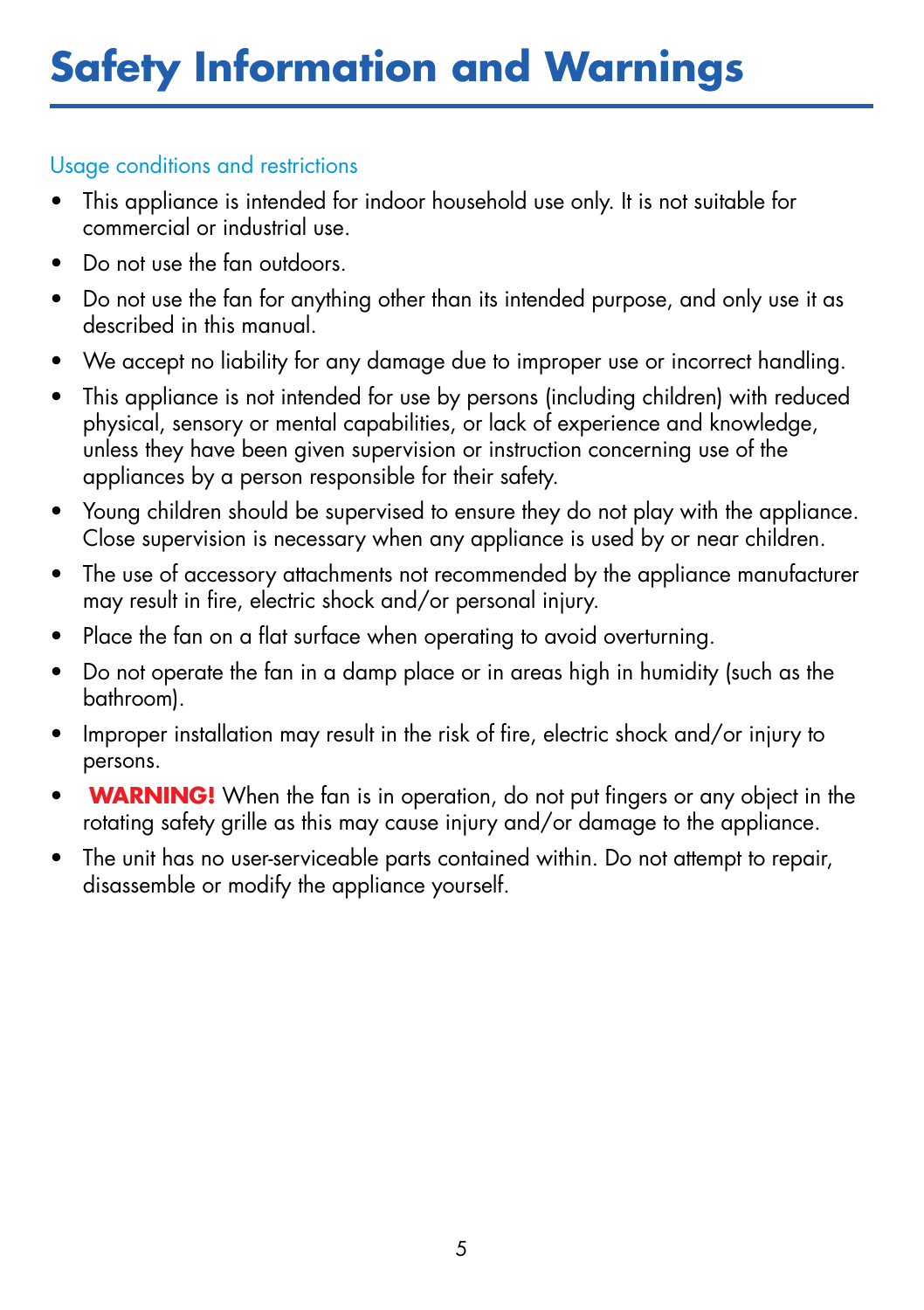### **Items in the Box**

Contents included in the box



Floor Fan



Instruction Manual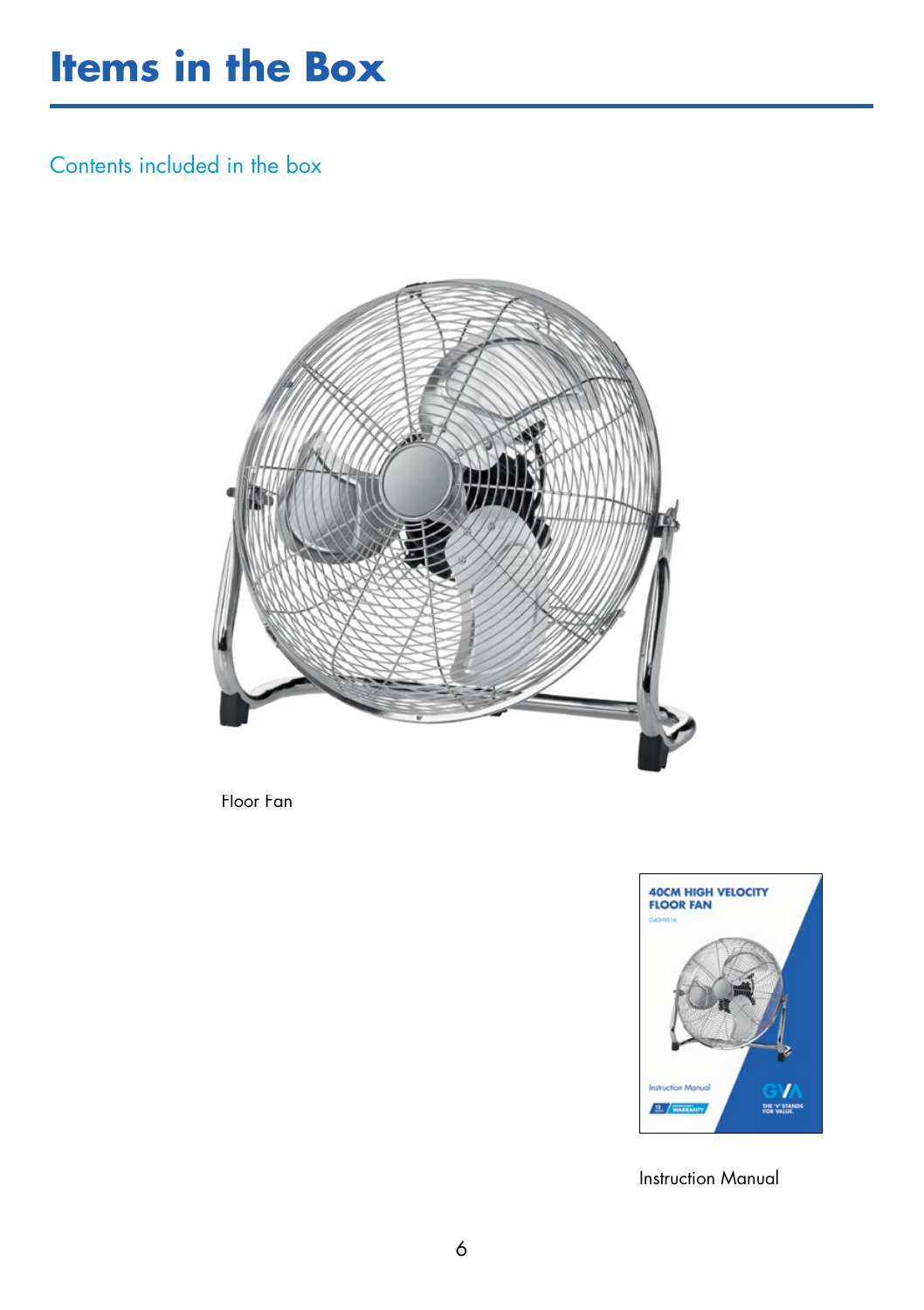## **Operating Instructions**

### Three speed operation

The floor fan is designed to work in three different speed modes, ranging from a gentle breeze (1) to full speed (3).

To start/stop the fan and select a rotating speed.

Press the buttons on the control panel:

- Speed 0 Stop/Off
- Speed 1 Low Speed
- Speed 2 Medium Speed
- Speed 3 High Speed



#### Tilt adjustment

Adjust the tilt by tilting the fan head either upward or downward.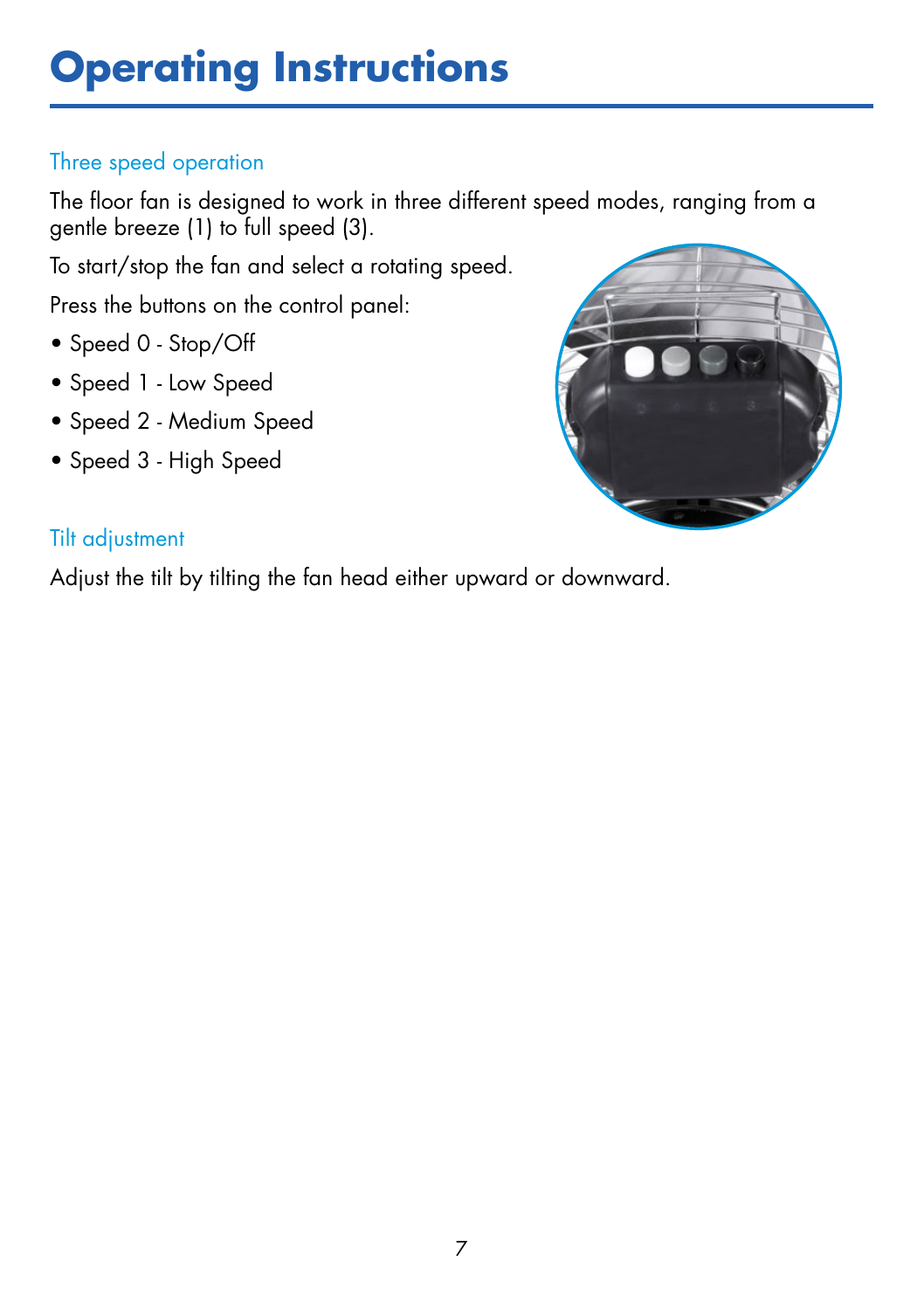#### Care and cleaning

- Before cleaning the fan, make sure it is switched off and unplugged from the power supply. Do not attempt to take the unit apart. It is not designed to be dismantled without special tools.
- Use only a soft, damp cloth to gently wipe the Fan and dry well.
- Do not immerse the Fan in water and never allow water to enter the motor housing.
- Do not use harsh chemicals to clean the fan.
- Do not use this appliance with a programmer, separate remote control system or any other device that switches the appliance on automatically.
- When you have finished using the fan at the end of the season, wipe off any dust to maintain it in good working order for the next season. Clean and store the fan in its original box in a safe, dry location, protected from dust.
- The appliance requires little maintenance and contains no user-serviceable parts inside. Do not attempt to take it apart, repair or modify it. Do not operate the fan if its power cord or plug is damaged, or when it is working abnormally. In case of damage or malfunction, or if the cord is damaged, have the unit repaired by trained personnel only, or contact the after sales support line for advice on repair or replacement.

### Proof of purchase

To receive warranty, retain receipt as proof of purchase.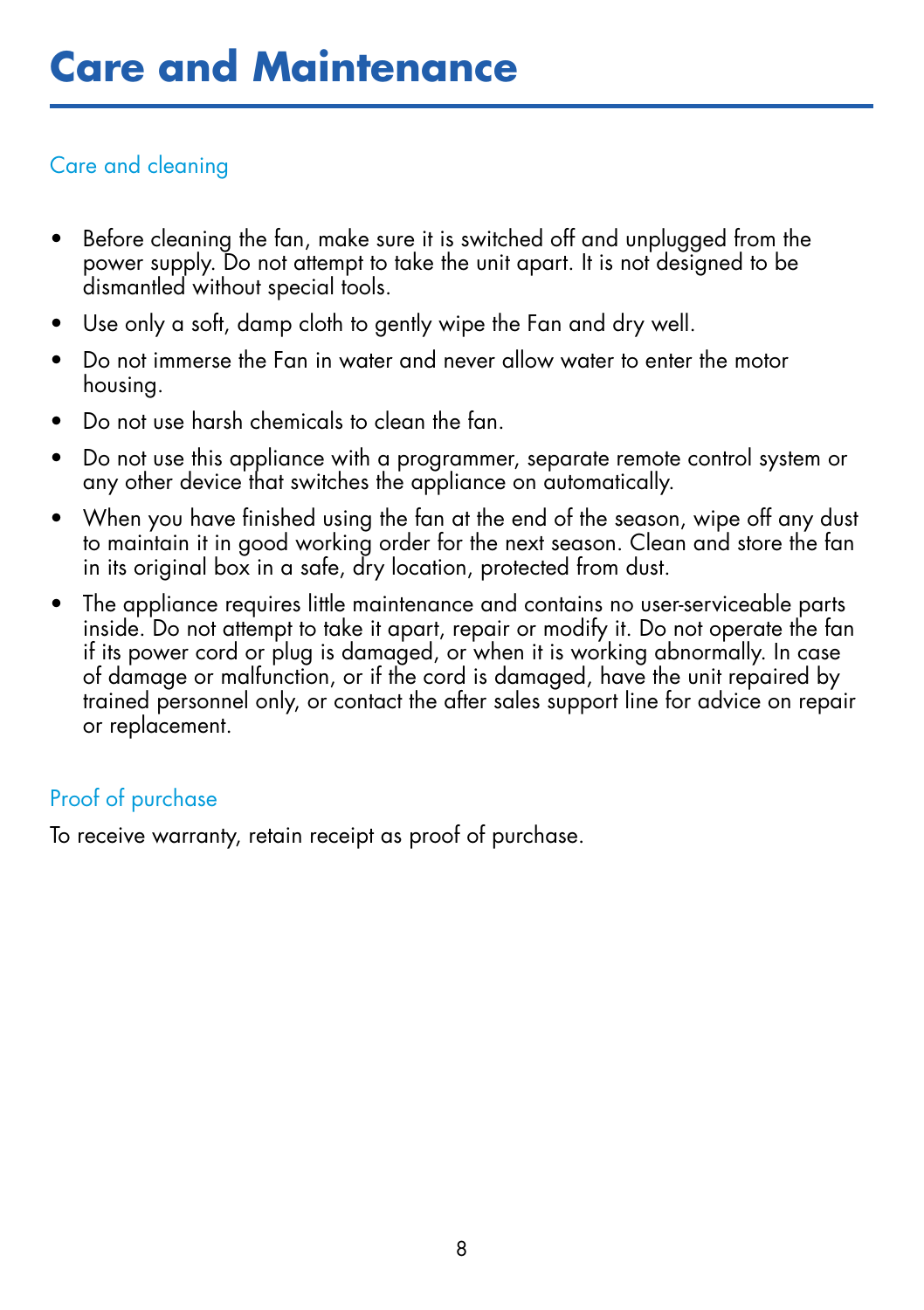## **Technical Specifications**

Model No. G40HVS16

Voltage: 230V~

Frequency: 50Hz

Rated power: 35W

Subject to technical change without notice